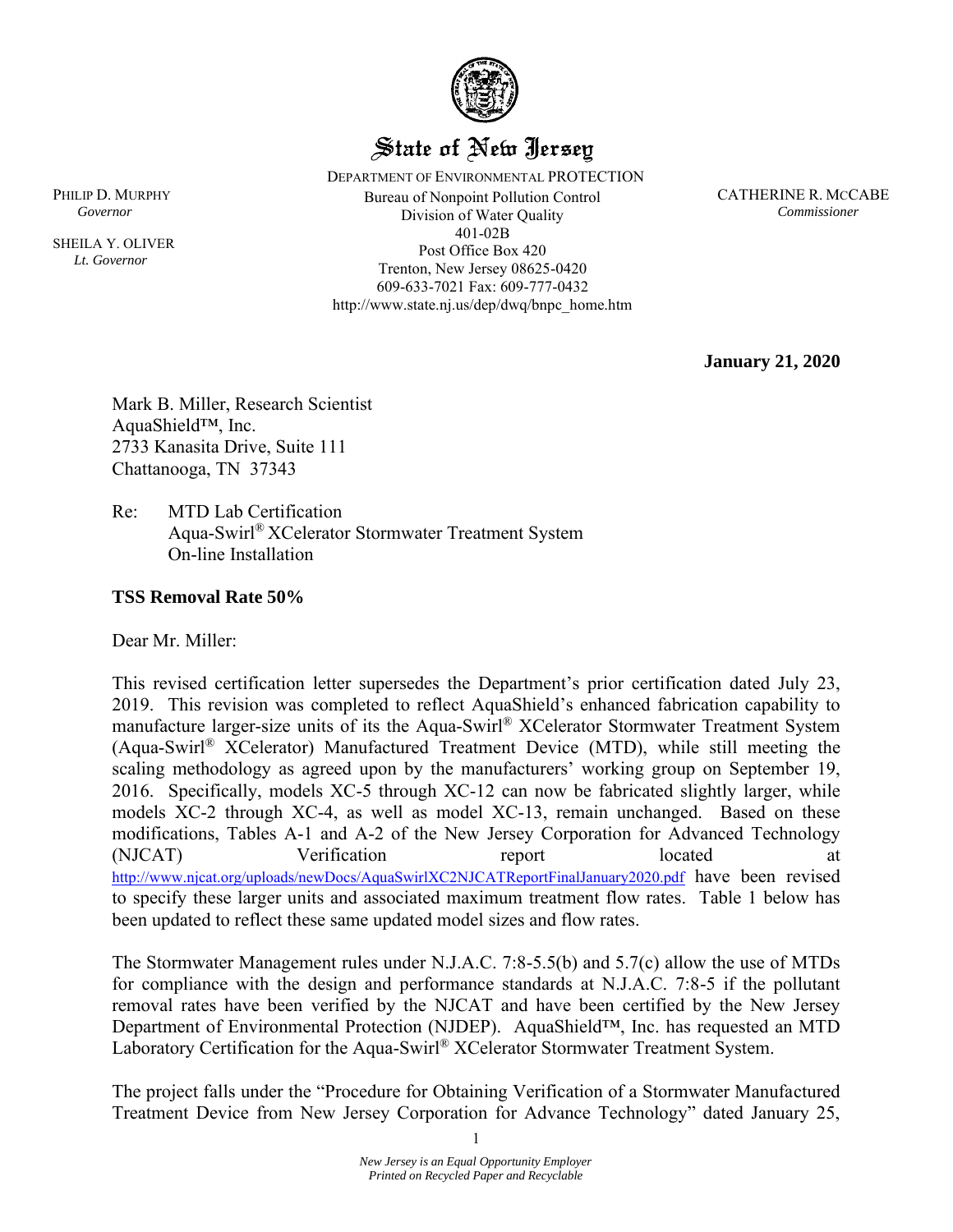2013. The applicable protocol is the "New Jersey Laboratory Testing Protocol to Assess Total Suspended Solids Removal by a Hydrodynamic Sedimentation Manufactured Treatment Device" dated January 25, 2013.

NJCAT verification documents submitted to the NJDEP indicate that the requirements of the aforementioned protocol have been met or exceeded. The NJCAT letter also included a recommended certification TSS removal rate and the required maintenance plan. The NJCAT Verification Report with the Verification Appendix (dated June 2019, with Revised Tables A-1 and A-2, January 2020) for this device is published online at [http://www.njcat.org/verification](http://www.njcat.org/verification-process/technology-verification-database.html)[process/technology-verification-database.html](http://www.njcat.org/verification-process/technology-verification-database.html).

#### **The NJDEP certifies the use of the Aqua-Swirl® XCelerator Stormwater Treatment System at a TSS removal rate of 50% when designed, operated, and maintained in accordance with the information provided in the Verification Appendix and the following conditions:**

- 1. The maximum treatment flow rate (MTFR) for the manufactured treatment device (MTD) is calculated using the New Jersey Water Quality Design Storm (1.25 inches in 2 hrs) in N.J.A.C. 7:8-5.5.
- 2. The Aqua-Swirl<sup>®</sup> XCelerator shall be installed using the same configuration reviewed by NJCAT and shall be sized in accordance with the criteria specified in item 6 below.
- 3. This Aqua-Swirl® XCelerator cannot be used in series with another MTD or a media filter (such as a sand filter) to achieve an enhanced removal rate for total suspended solids (TSS) removal under N.J.A.C. 7:8-5.5.
- 4. Additional design criteria for MTDs can be found in Chapter 9.6 of the New Jersey Stormwater Best Management Practices (NJ Stormwater BMP) Manual, which can be found online at [www.njstormwater.org.](http://www.njstormwater.org/)
- 5. The maintenance plan for a site using this device shall incorporate, at a minimum, the maintenance requirements for the Aqua-Swirl® XCelerator. A copy of the maintenance plan is attached to this certification. However, it is recommended to review the maintenance website [https://cdn.websites.hibu.com/a97c027d62d54a948588ae7d58f831d0/files/uploaded/XC%20IM%20Manua](https://cdn.websites.hibu.com/a97c027d62d54a948588ae7d58f831d0/files/uploaded/XC%20IM%20Manual_04-19_karG16DlTgiSiif2vPL4.pdf) [l\\_04-19\\_karG16DlTgiSiif2vPL4.pdf](https://cdn.websites.hibu.com/a97c027d62d54a948588ae7d58f831d0/files/uploaded/XC%20IM%20Manual_04-19_karG16DlTgiSiif2vPL4.pdf) for any changes to the maintenance requirements.
- 6. Sizing Requirement:

The example below demonstrates the sizing procedure for the Aqua-Swirl<sup>®</sup> XCelerator:

Example: A 0.25-acre impervious site is to be treated to 50% TSS removal using an Aqua-Swirl<sup>®</sup> XCelerator. The impervious site runoff  $(Q)$  based on the New Jersey Water Quality Design Storm was determined to be 0.79 cfs.

Maximum Treatment Flow Rate (MTFR) Evaluation:

The site runoff (Q) was based on the following: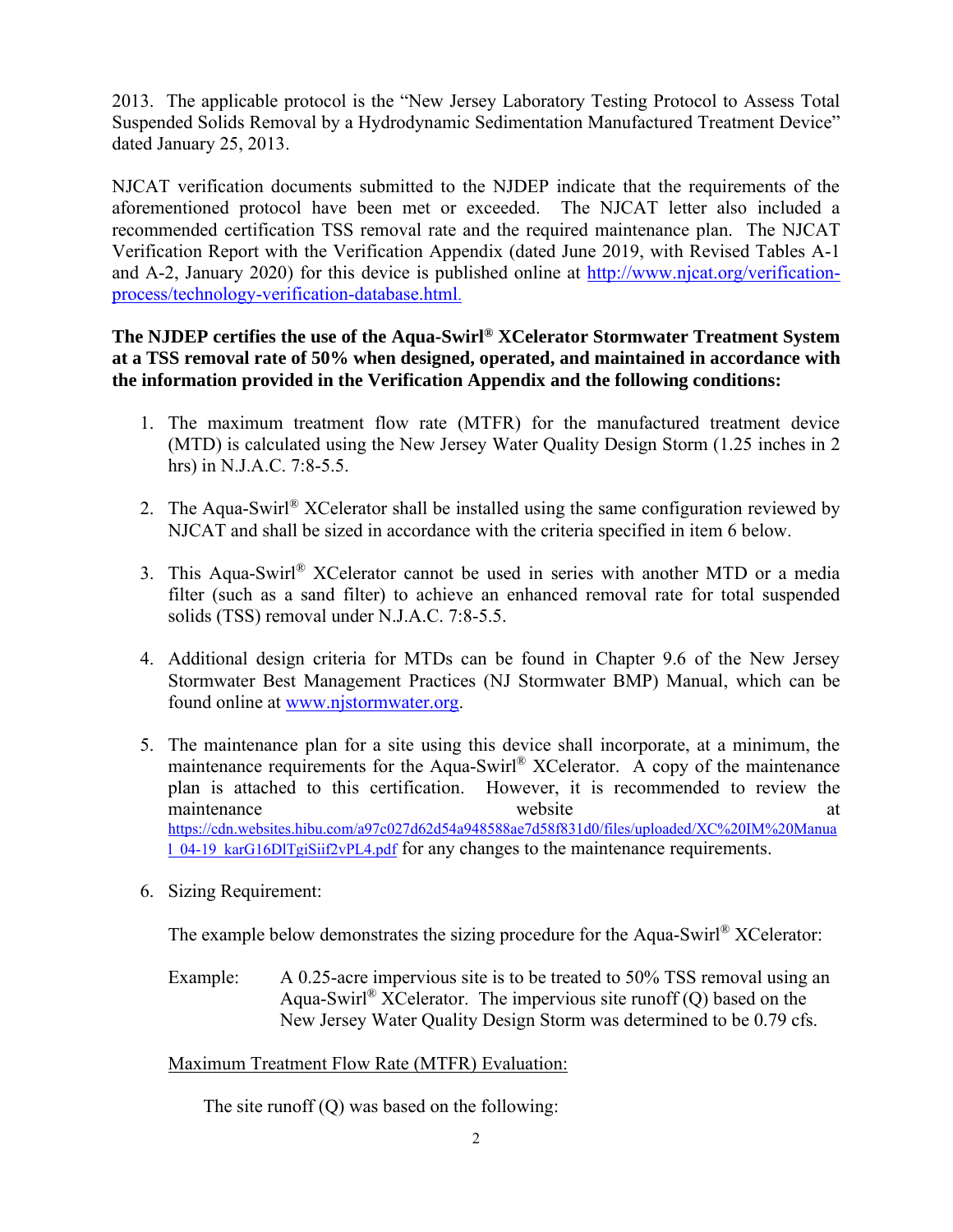time of concentration  $= 10$  minutes  $i = 3.2$  in/hr (page 5-8, Fig. 5-3 of the NJ Stormwater BMP Manual)  $c = 0.99$  (runoff coefficient for impervious)  $Q = c\dot{A} = 0.99 \times 3.2 \times 0.25 = 0.79 \text{ cfs}$ 

Given the site runoff is 0.79 cfs and based on Table 1 below, the Aqua-Swirl<sup>®</sup> XCelerator Model XC-3 with an MTFR of 1.13 cfs would be the smallest model approved that could be used for this site to remove 50% of the TSS from the impervious area without exceeding the MTFR.

The sizing table corresponding to the available system models is noted below. Additional specifications regarding each model can be found in the Verification Appendix under Tables A-1 and A-2.

| <b>Model</b> | <b>Manhole</b><br><b>Diameter</b><br>(f <sup>t</sup> ) | <b>NJDEP 50% TSS</b><br><b>Maximum</b><br><b>Treatment Flow</b><br><b>Rate, MTFR</b> | 50% Maximum<br><b>Sediment Storage</b><br><b>Area Volume</b><br>$(f t^3)$ |
|--------------|--------------------------------------------------------|--------------------------------------------------------------------------------------|---------------------------------------------------------------------------|
|              |                                                        | (cfs)                                                                                |                                                                           |
| $XC-2$       | 2.5                                                    | 0.57                                                                                 | 2.46                                                                      |
| $XC-3$       | 3.5                                                    | 1.13                                                                                 | 4.81                                                                      |
| $XC-4$       | 4.5                                                    | 1.86                                                                                 | 7.95                                                                      |
| $XC-5$       | 5.5                                                    | 2.78                                                                                 | 11.88                                                                     |
| $XC-6$       | 6.5                                                    | 3.88                                                                                 | 16.59                                                                     |
| $XC-7$       | 7.5                                                    | 5.17                                                                                 | 22.09                                                                     |
| $XC-8$       | 8.5                                                    | 6.64                                                                                 | 28.38                                                                     |
| $XC-9$       | 9.5                                                    | 8.29                                                                                 | 35.44                                                                     |
| $XC-10$      | 10.5                                                   | 10.13                                                                                | 43.30                                                                     |
| $XC-11$      | 11.5                                                   | 12.15                                                                                | 51.94                                                                     |
| $XC-12$      | 12.5                                                   | 14.35                                                                                | 61.36                                                                     |
| $XC-13$      | 13                                                     | 15.53                                                                                | 66.37                                                                     |

**Table 1 Aqua-Swirl® XCelerator Models and Associated MTFRs**

A detailed maintenance plan is mandatory for any project with a stormwater BMP subject to the Stormwater Management rules under N.J.A.C. 7:8. The plan must include all of the items identified in the Maintenance requirements section of the Stormwater Management rules under N.J.A.C. 7:8-5.8. Such items include, but are not limited to, the list of inspection and maintenance equipment and tools, specific corrective and preventative maintenance tasks, indication of problems in the system, and training of maintenance personnel. Additional information can be found in Chapter 8: Maintenance and Retrofit of Stormwater Management Measures.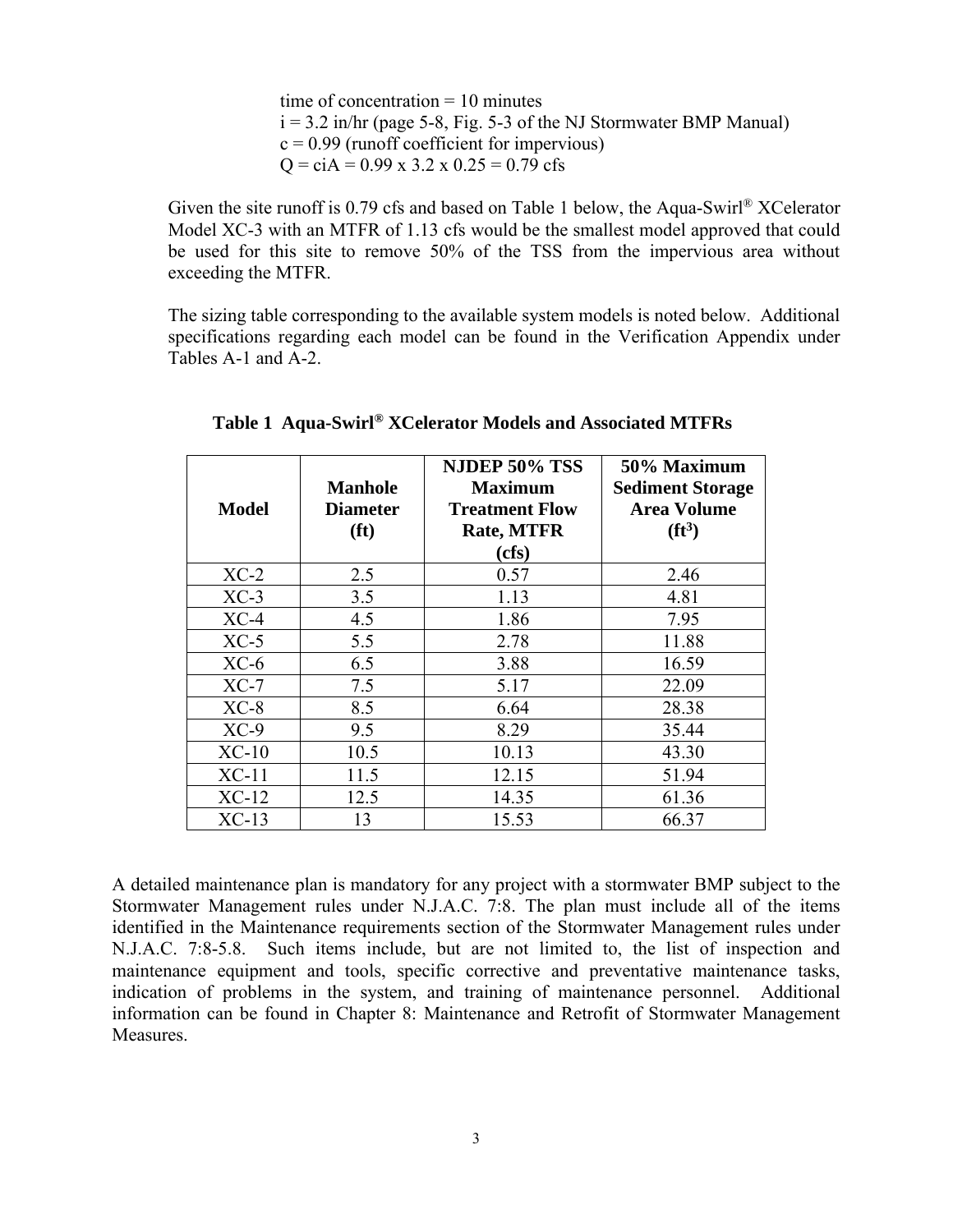If you have any questions regarding the above information, please contact Brian Salvo of my office at (609) 633-7021.

Sincerely,

Labiel Mahon

Gabriel Mahon, Chief Bureau of Nonpoint Pollution Control

Attachment: Maintenance Plan

cc: Chron File Richard Magee, NJCAT Jim Murphy, NJDEP-BNPC Vince Mazzei, NJDEP - DLUR Brian Salvo, NJDEP - BNPC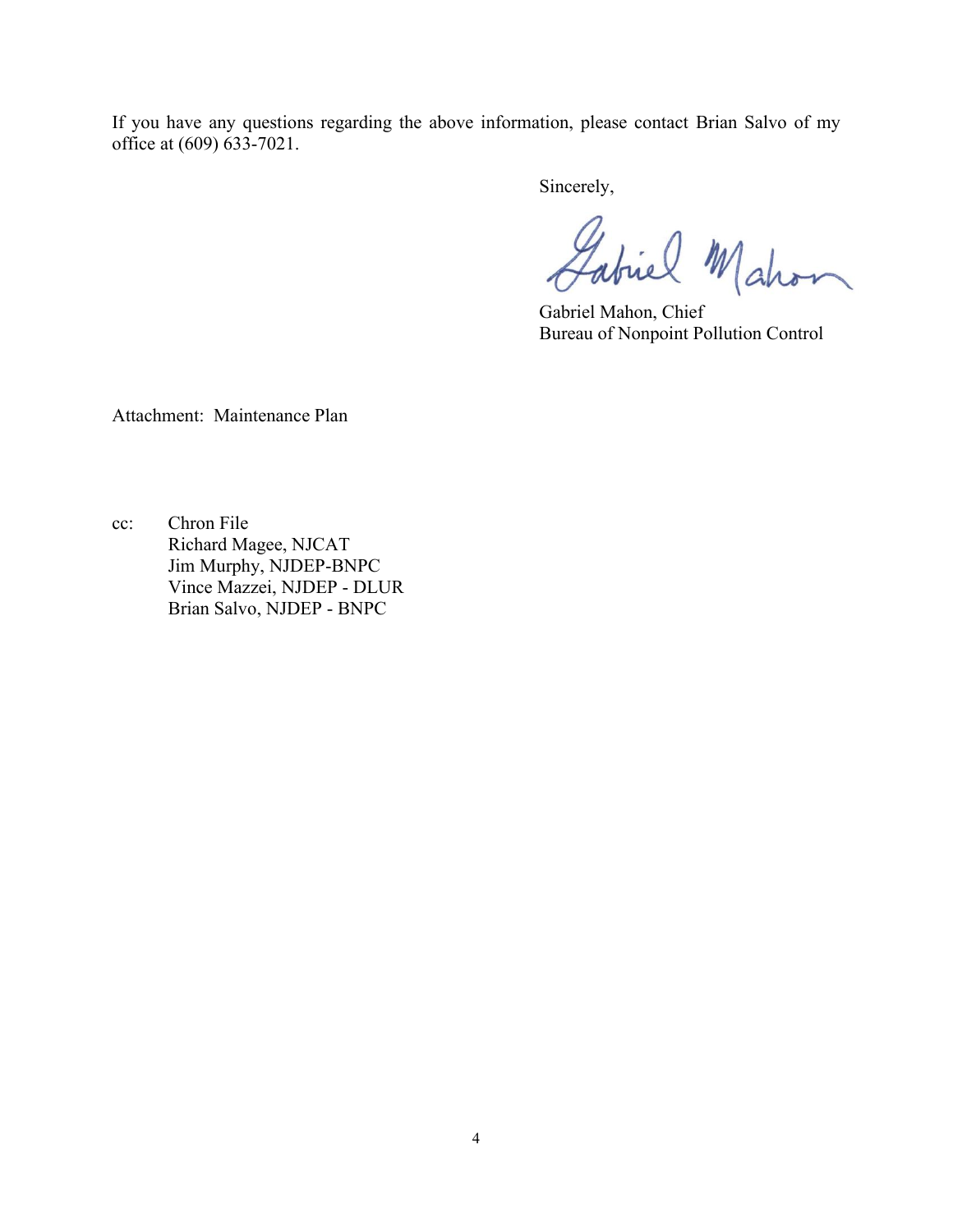

# **Aqua-Swirl® XCelerator Stormwater Treatment System**

# **Inspection and Maintenance Manual for New Jersey Department of Environmental Protection (NJDEP)**



**AquaShieldTM, Inc. 2733 Kanasita Drive Suite 111 Chattanooga, TN 37343 Toll free (888) 344-9044 Phone: (423) 870-8888 Fax: (423) 826-2112 Email: info@aquashieldinc.com [www.aquashieldinc.com](http://www.aquashieldinc.com/)** 

© AquaShield<sup>™</sup>, Inc. 2019. All rights reserved. Version 0419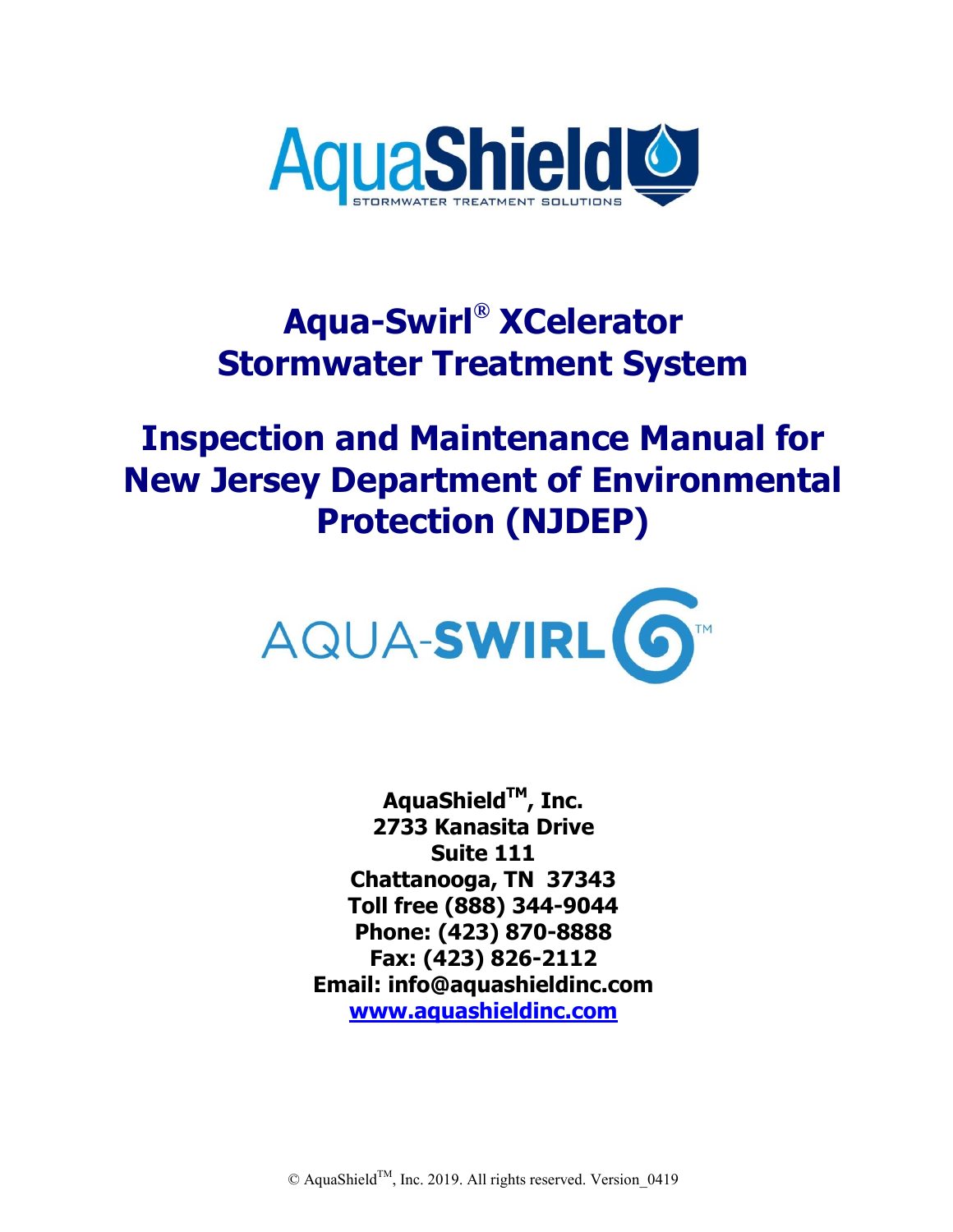

## **Aqua-Swirl® XCelerator Stormwater Treatment System**

The Aqua-Swirl® XCelerator Stormwater Treatment System (Aqua-Swirl® XCelerator) is a vortex-type hydrodynamic separator designed and supplied by AquaShield<sup>TM</sup>, Inc.  $(Aquashield<sup>TM</sup>)$ . Aqua-Swirl® XCelerator technology removes pollutants including suspended solids, debris, and floatables from stormwater runoff. Both treatment and storage are accomplished in the single swirl chamber without the use of multiple or hidden, blind access chambers.



*Floatable trash & debris in the Aqua-Swirl®*

## **System Operation**

The treatment operation begins when stormwater enters the Aqua-Swirl® XCelerator through a tangential inlet pipe that produces a circular (or vortex) flow pattern that causes contaminates to settle to the base of the unit. Since stormwater flow is intermittent by nature, the Aqua-Swirl<sup>®</sup> XCelerator retains water between storm events providing both dynamic and quiescent settling of solids. The dynamic settling occurs during each storm event while the quiescent settling takes place between successive storms. A combination of gravitational and hydrodynamic drag forces encourages the solids to drop out of the flow and migrate to the center of the chamber where velocities are the lowest.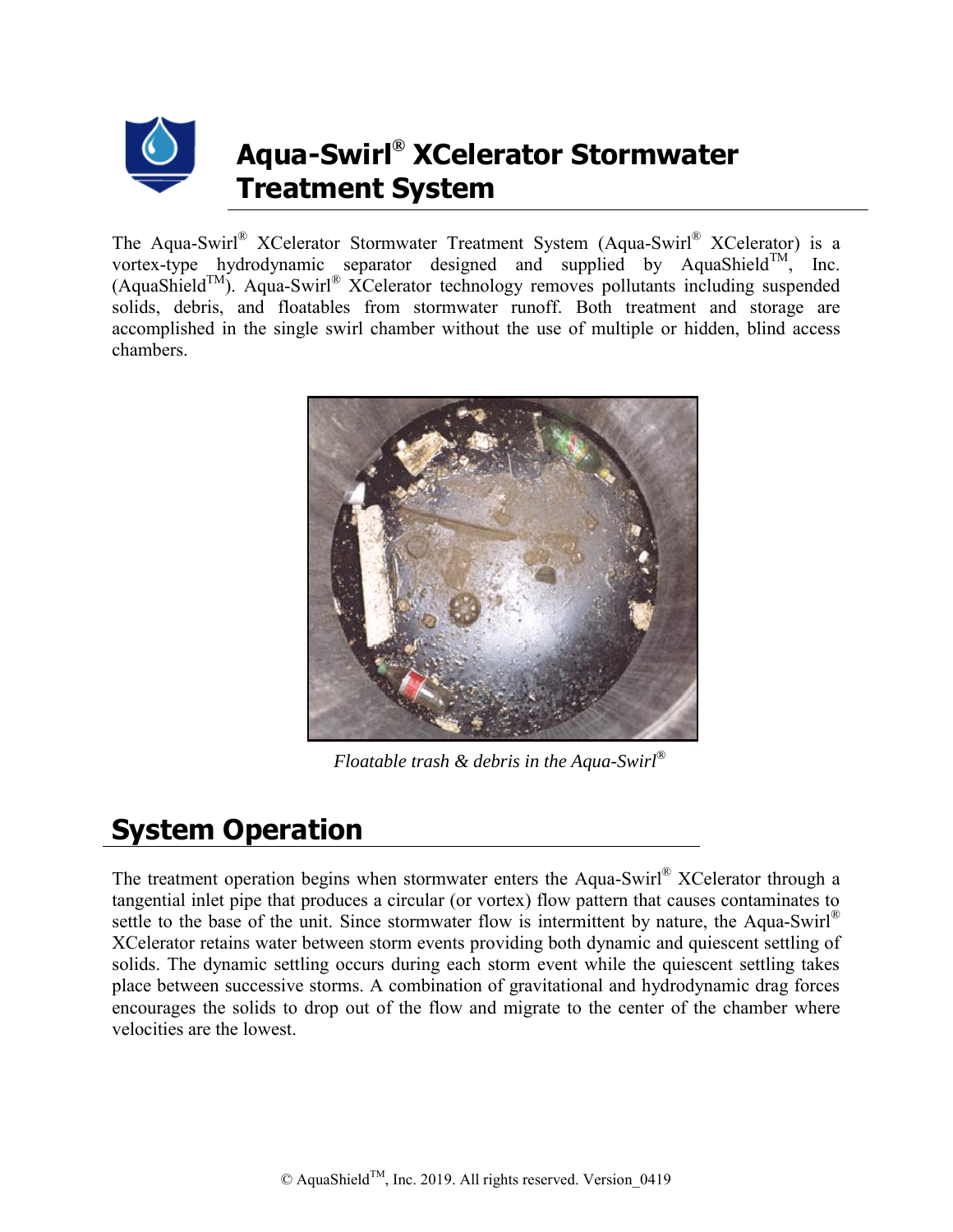# **Aqua-Swirl® XCelerator System Maintenance**

The long term performance of any stormwater treatment structure, including manufactured or land based systems, depends on a consistent maintenance plan. Inspection and maintenance functions are simple and easy for the Aqua-Swirl® XCelerator allowing all inspections to be performed from the surface. It is important that a routine inspection and maintenance program be established for each unit based on: (a) the volume or load of the contaminants of concern, (b) the frequency of releases of contaminants at the facility or location, and (c) the nature of the area being drained. In order to ensure that our systems are being maintained properly, AquaShield<sup>TM</sup> offers a maintenance solution to all of our customers. We will arrange to have maintenance performed.

## **Inspection**



The Aqua-Swirl® XCelerator can be inspected from the surface, eliminating the need to enter the system to determine when cleanout should be performed. In most cases, AquaShield<sup>TM</sup> recommends a quarterly inspection during construction and for the first year of operation to develop an appropriate schedule of maintenance. The Aqua-Swirl® XCelerator should be inspected and cleaned at the end of construction regardless of whether it has reached its sediment storage capacity and/or other captured materials. Based on experience of the system's first year in operation, we recommend that the inspection

schedule be revised to reflect the site-specific conditions encountered. Typically, the inspection schedule for subsequent years is once per year.

### **Maintenance**

The Aqua-Swirl® XCelerator has been designed to minimize and simplify the inspection and maintenance process. The single chamber system can be inspected and maintained entirely from the surface thereby eliminating the need for confined space entry. Furthermore, the entire structure (specifically, the floor) is accessible for visual inspection from the surface. There are no areas of the structure that are blocked from visual inspection or periodic cleaning. Inspection of any floatable debris can be directly observed and maintained through the manhole access provided directly over the swirl chamber.

#### **Inspection Procedure**

To inspect the Aqua-Swirl® XCelerator, a hook is typically needed to remove the manhole cover. AquaShield<sup>TM</sup> provides a customized manhole cover with our distinctive logo to make it easy for maintenance crews to locate the system in the field. We also provide a permanent metal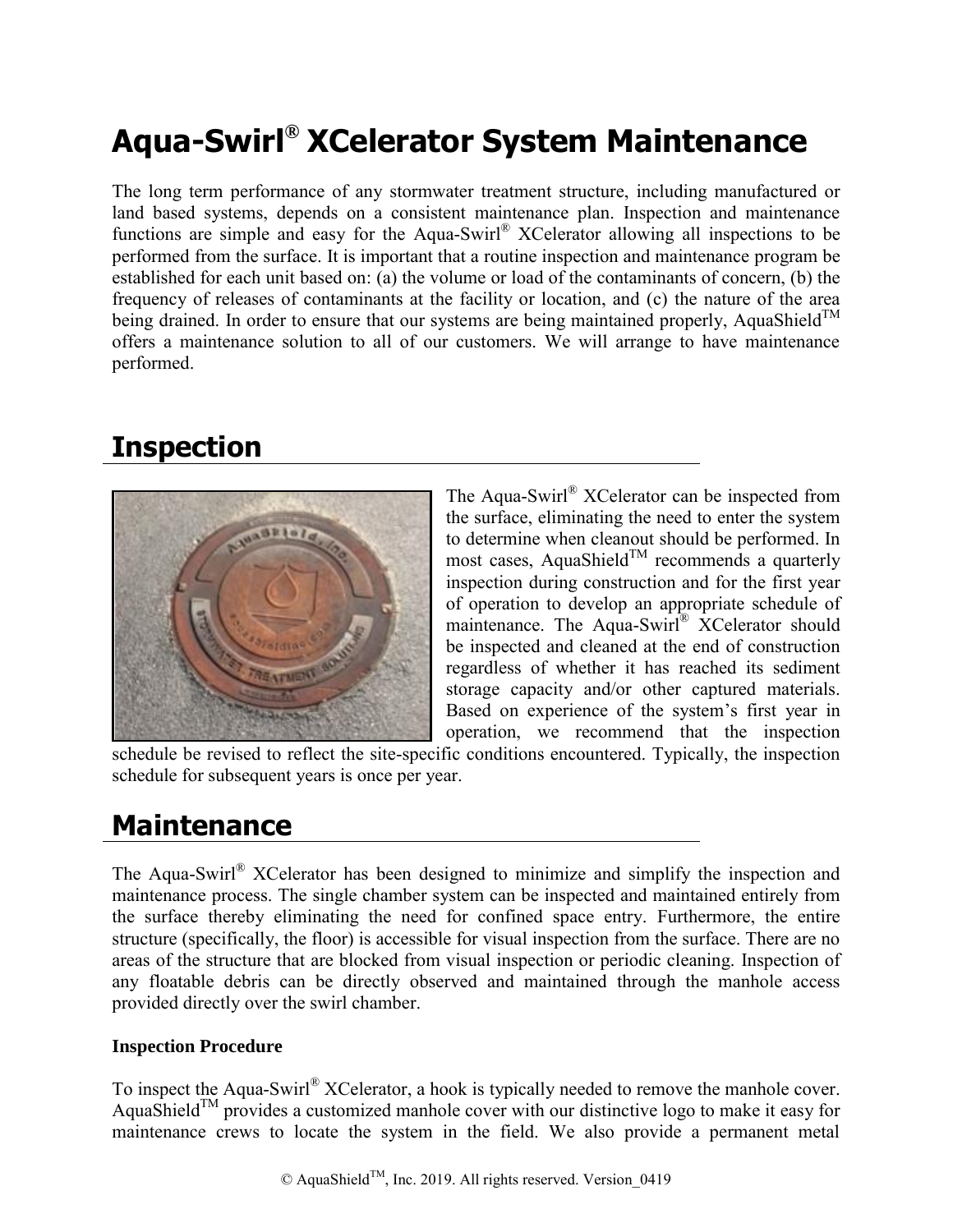information plate affixed inside the access riser which provides our contact information, the Aqua-Swirl® XCelerator model size, and serial number.

The only tools needed to inspect the Aqua-Swirl® XCelerator system are a flashlight and a measuring device such as a stadia rod or pole. Given the easy and direct accessibility provided, floating trash and debris can be observed directly from the surface. Sediment depths can easily be determined by lowering a measuring device to the top of the sediment pile and to the surface of the water. AquaShield<sup>TM</sup> recommends that the units be cleaned when sediment depth reaches 6 inches, representing 50% sediment storage capacity. The full sediment storage depth in the Aqua-Swirl® XCelerator is 12 inches.

It should be noted that in order to avoid underestimating the volume of sediment in the chamber, the measuring device must be carefully lowered to the *top* of the sediment pile. Keep in mind that the finer sediment at the top of the pile may offer less resistance to the measuring device than the larger particles which typically occur deeper within the sediment pile.

### **Aqua-Swirl® XCelerator Cleanout Procedure**

Cleaning the Aqua-Swirl® XCelerator is simple and quick. Floatable trash debris can be observed and removed directly through the 30-inch service access riser provided. A vacuum truck is typically used to remove the accumulated sediment and debris. An advantage of the Aqua-Swirl<sup>®</sup> XCelerator design is that the entire sediment storage area can be reached with a vacuum hose from the surface reaching all the sides. Since there are no multiple or limited (blind) access chambers in the Aqua-Swirl® XCelerator there are no restrictions to impede on-site maintenance tasks.



*Sediment inspection using a stadia rod*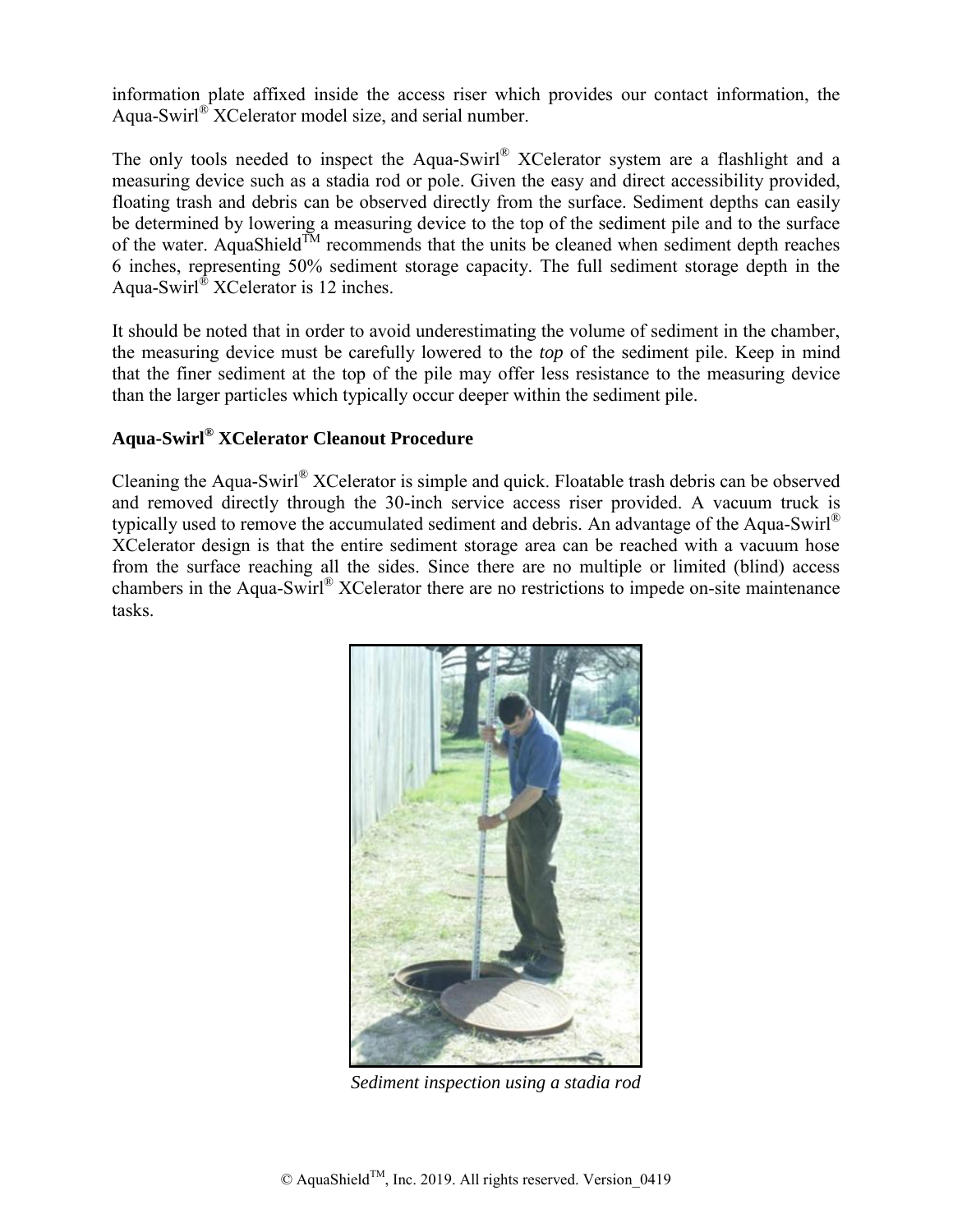#### **Disposal of Recovered Materials**

AquaShield<sup>TM</sup> recommends that all maintenance activities be performed in accordance with appropriate health and safety practices for the tasks and equipment being used. AquaShield<sup>TM</sup> also recommends that all materials removed from the Aqua-Swirl® XCelerator and any external structures (e.g, bypass features) be handled and disposed in full accordance with any applicable local and state requirements.



*Vacuum (vactor) truck quickly cleans the single open access swirl chamber*

# *Aqua-Swirl® XCelerator Inspection and Maintenance Work Sheets on following pages*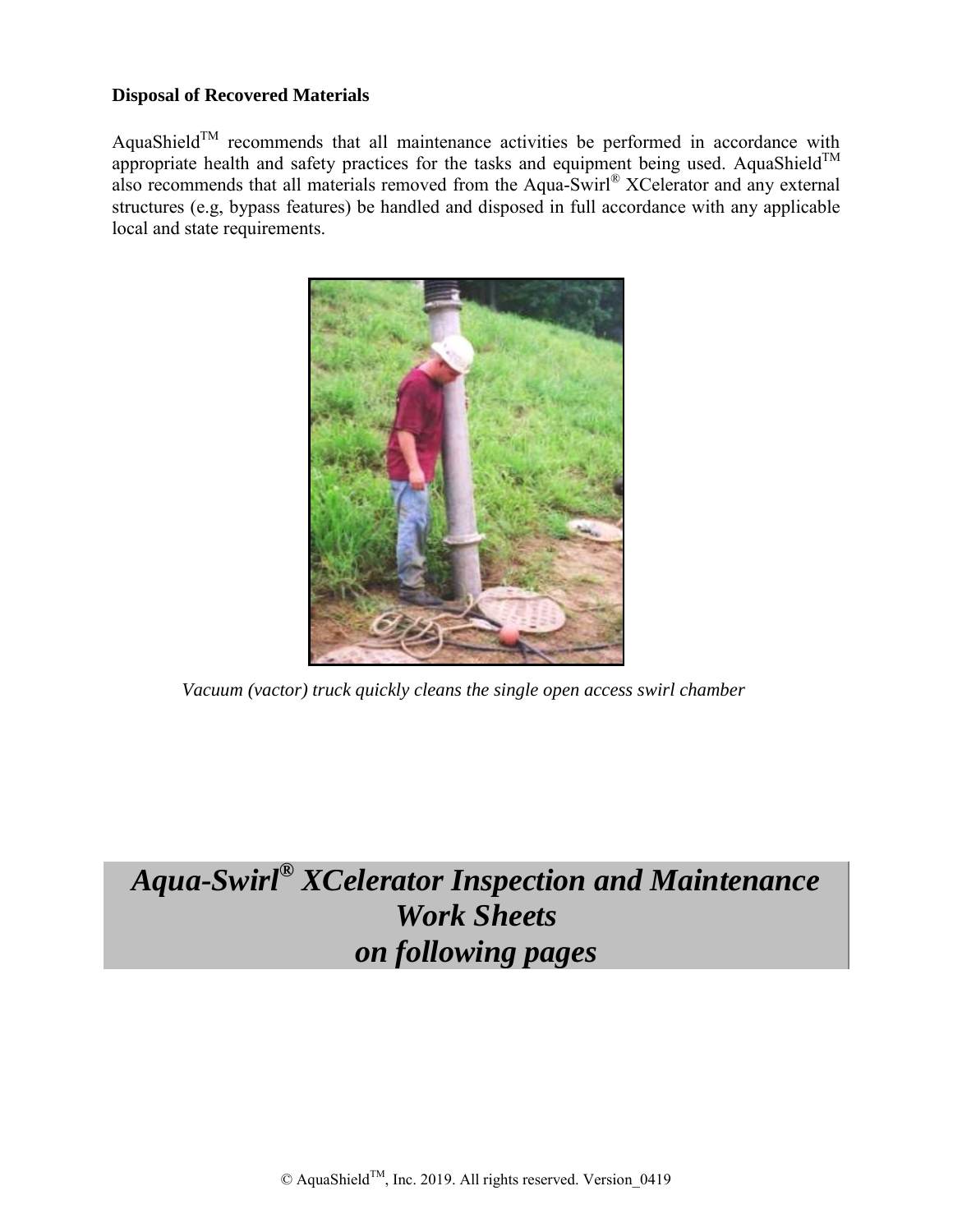### **Aqua-Swirl® XCelerator Inspection and Maintenance Manual Work Sheets**

#### **SITE and OWNER INFORMATION**

| Site Name:                |                                                                                             |
|---------------------------|---------------------------------------------------------------------------------------------|
| Site Location:            |                                                                                             |
| Date:                     |                                                                                             |
| <b>Inspector Name:</b>    |                                                                                             |
| <b>Inspector Company:</b> | Phone #: $\qquad \qquad \qquad$<br><u> 1980 - Johann Marie Barn, margaret eta idazlea (</u> |
| <b>Owner Name:</b>        |                                                                                             |
| <b>Owner Address:</b>     |                                                                                             |
| Owner Phone #:            | Emergency Phone #:                                                                          |

#### **INSPECTIONS**

#### **I. Floatable Trash and Debris**

- 1. Remove manhole lid to expose liquid surface of the Aqua-Swirl® XCelerator.
- 2. Remove floatable debris with basket or net if any present.

#### **II. Sediment Accumulation**

- 1. Lower measuring device (e.g. stadia rod) into swirl chamber through service access provided until top of sediment pile is reached.
- 2. Record distance to top of sediment pile from top of standing water: inches.
- 3. Maximum recommended sediment depth prior to cleanout is 12 inches for all models. Consult system shop drawing for treatment chamber depth as measured from the inlet pipe invert to base of the unit.

#### **III. Diversion Structures (External Bypass Features)**

If a diversion (external bypass) configuration is present, it should be inspected as follows:

- 1. Inspect weir or other bypass feature for structural decay or damage. Weirs are more susceptible to damage than off-set piping and should be checked to confirm that they are not crumbling (concrete or brick) or decaying (steel).
- 2. Inspect diversion structure and bypass piping for signs of structural damage or blockage from debris or sediment accumulation.
- 3. When feasible, measure elevations on diversion weir or piping to ensure it is consistent with site plan designs.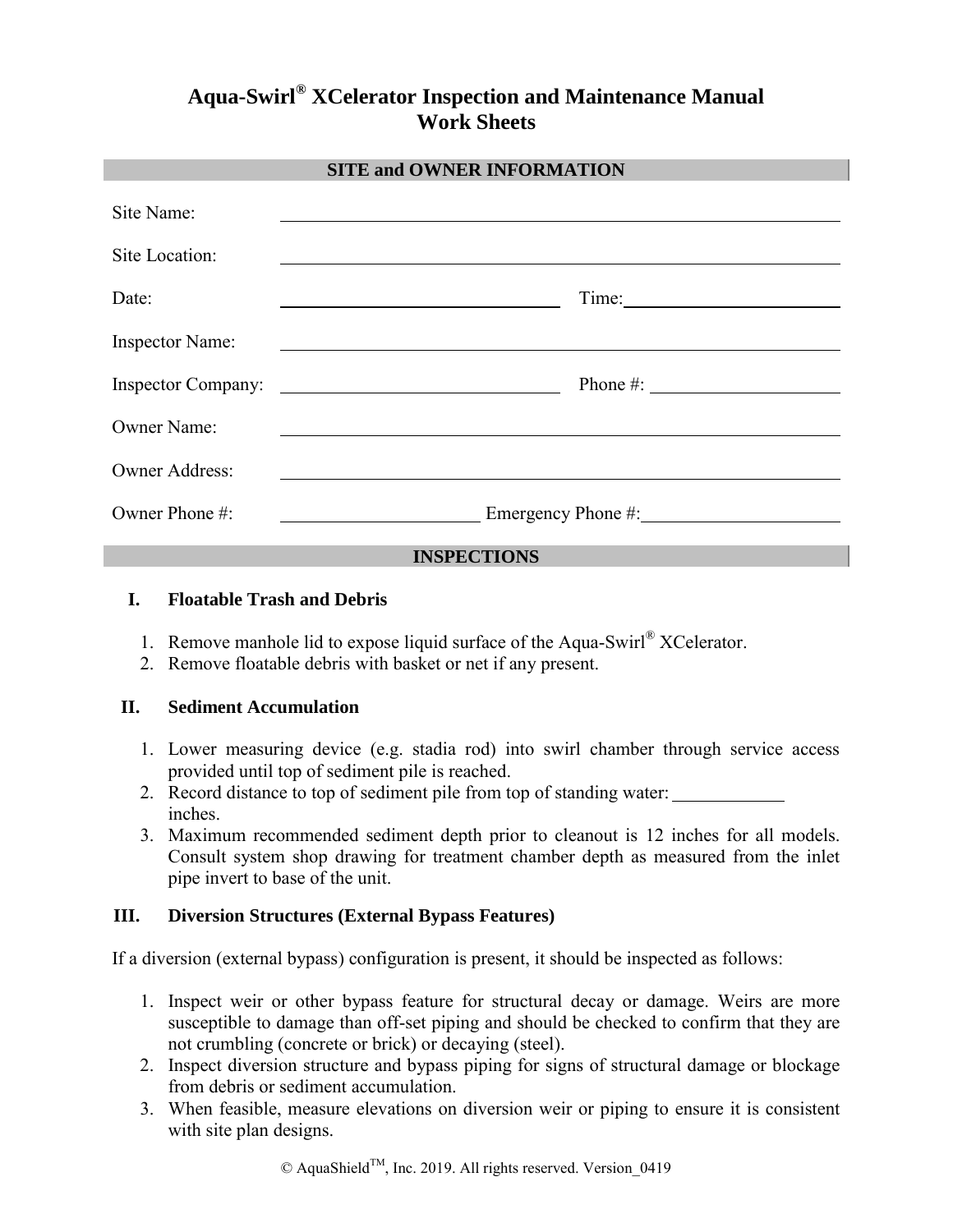4. Inspect downstream (convergence) structure(s) for sign of blockage or structural failure as noted above.

#### **CLEANING**

Schedule cleaning with local vactor company or AquaShield<sup>TM</sup> to remove sediment, trash, and other floatable pollutants. The captured material generally does not require special treatment or handling for disposal. Site-specific conditions or the presence of known contaminants may necessitate that appropriate actions be taken to clean and dispose of materials captured and retained by the Aqua-Swirl® XCelerator. All cleaning activities should be performed in accordance with property health and safety procedures.

AquaShield<sup>™</sup> always recommends that all materials removed from the Aqua-Swirl® XCelerator during the maintenance process be handled and disposed in accordance with local and state environmental or other regulatory requirements.

#### **MAINTENANCE SCHEDULE**

#### **I. During Construction**

Inspect the Aqua-Swirl® XCelerator every three  $(3)$  months and clean the system as needed. The Aqua-Swirl® XCelerator should be inspected and cleaned at the end of construction regardless of whether it has reached its maintenance trigger.

#### **II. First Year Post-Construction**

Inspect the unit(s) every three (3) months and clean the system as needed.

Inspect and clean the system once annually regardless of whether it has reached its sediment or floatable pollutant storage capacity.

#### **III. Second and Subsequent Years Post-Construction**

If the system did not reach full sediment or floatable pollutant capacity in the First Year Post-Construction period, the system can be inspected and cleaned once annually.

If the Aqua-Swirl® XCelerator reached full sediment or floatable pollutant capacity in less than 12 months in the First Year Post-Construction period, the system should be inspected once every six (6) months and cleaned as needed. The unit should be cleaned annually regardless of whether it reaches its sediment or floatable pollutant capacity.

#### **IV. Bypass Structures**

Bypass structures should be inspected whenever the Aqua-Swirl® XCelerator is inspected. Maintenance should be performed on bypass structures as needed.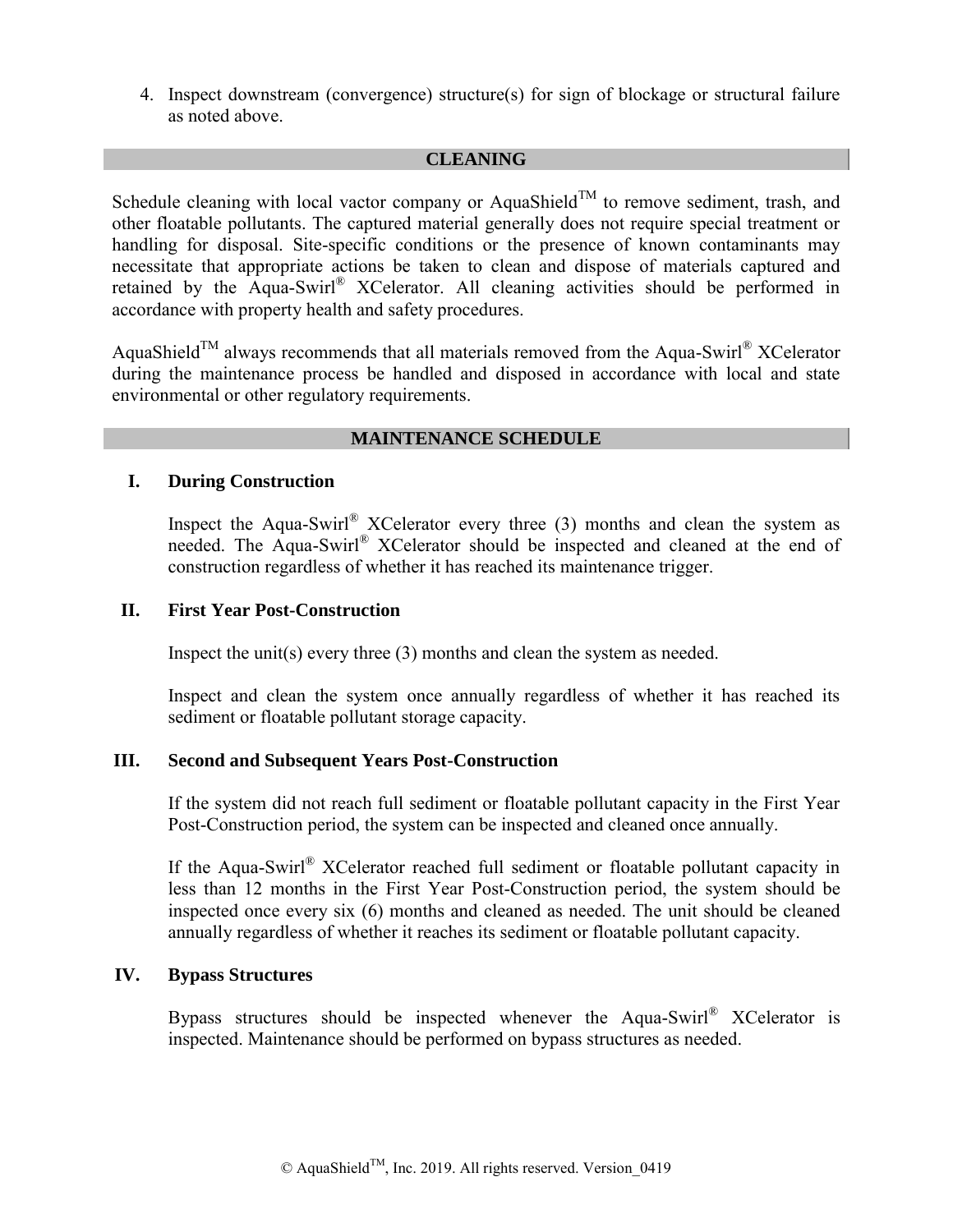#### **MAINTENANCE COMPANY INFORMATION**

| Company Name:             |     |    |                                                   |                            |                                                                                                                       |
|---------------------------|-----|----|---------------------------------------------------|----------------------------|-----------------------------------------------------------------------------------------------------------------------|
| <b>Street Address:</b>    |     |    |                                                   |                            | <u> 1980 - Johann Barn, fransk politik (d. 1980)</u>                                                                  |
|                           |     |    |                                                   |                            |                                                                                                                       |
| Contact:                  |     |    |                                                   |                            |                                                                                                                       |
|                           |     |    |                                                   |                            |                                                                                                                       |
|                           |     |    | <b>ACTIVITY LOG</b>                               |                            |                                                                                                                       |
| Date of Cleaning:         |     |    | <u> 1980 - Andrea Brand, amerikansk politik (</u> | this data for first year). | (Next inspection should be 3 months from                                                                              |
| Time of Cleaning:         |     |    |                                                   |                            |                                                                                                                       |
| Date of Next Inspection:  |     |    |                                                   |                            |                                                                                                                       |
| Floatable debris present: |     |    | Yes<br>N <sub>0</sub>                             |                            |                                                                                                                       |
|                           |     |    |                                                   |                            |                                                                                                                       |
|                           |     |    |                                                   |                            |                                                                                                                       |
|                           |     |    |                                                   |                            |                                                                                                                       |
|                           |     |    |                                                   |                            |                                                                                                                       |
|                           |     |    | <b>STRUCTURAL CONDITIONS and OBSERVATIONS</b>     |                            |                                                                                                                       |
|                           |     |    |                                                   |                            |                                                                                                                       |
|                           |     |    |                                                   |                            |                                                                                                                       |
| Odors present:            | Yes | No |                                                   |                            |                                                                                                                       |
| Clogging: Yes             |     |    |                                                   |                            | No Describe: 1988                                                                                                     |
| Other Observations:       |     |    |                                                   |                            | <u> 1980 - Jan Samuel Barbara, martin da basar a shekara tsa a tsara tsa a tsara tsa a tsara tsa a tsara tsa a ts</u> |
|                           |     |    |                                                   |                            |                                                                                                                       |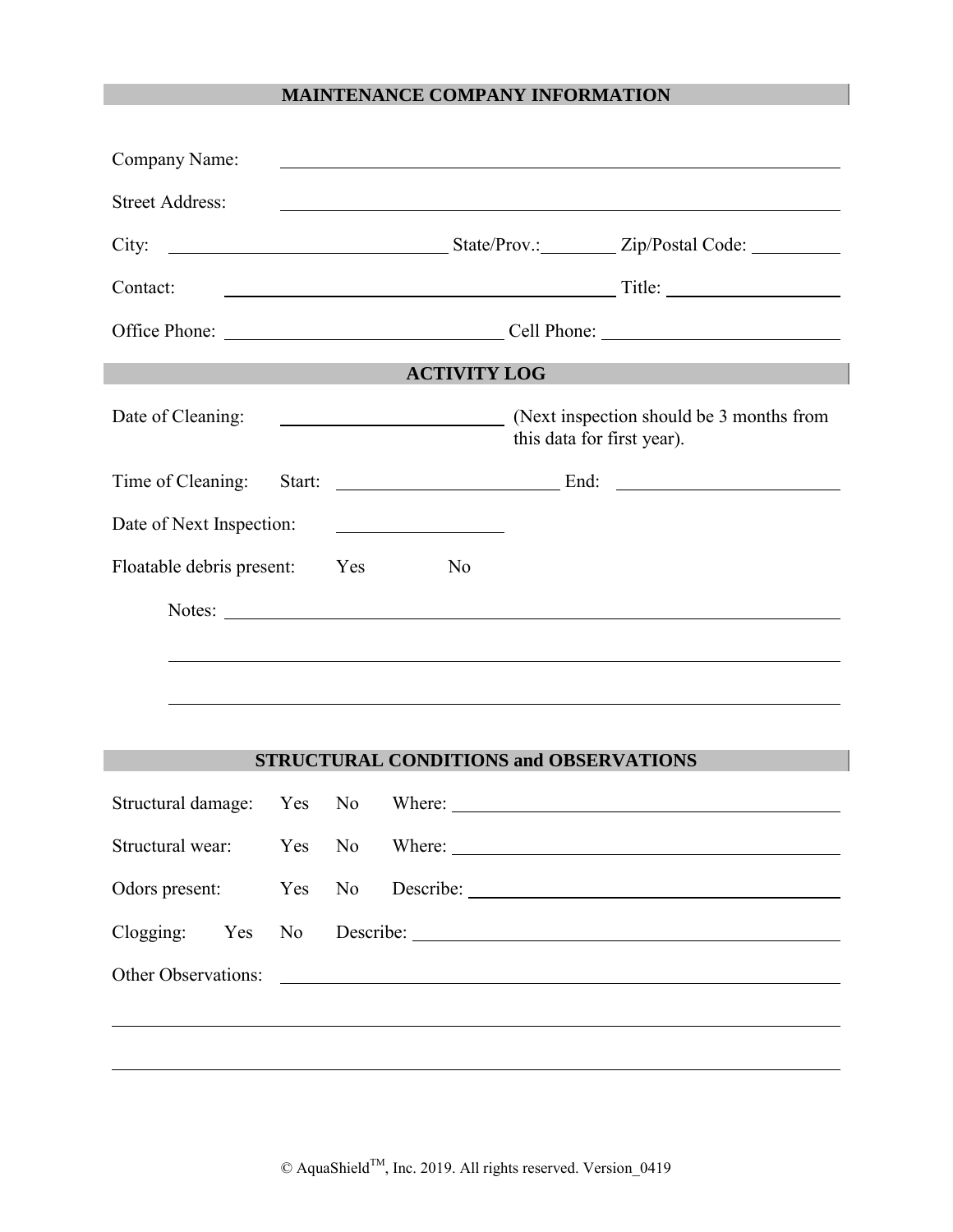#### **NOTES**

| <b>Additional Comments and/or Actions To Be Taken</b> | <b>Time Frame</b> |
|-------------------------------------------------------|-------------------|
|                                                       |                   |
|                                                       |                   |
|                                                       |                   |
|                                                       |                   |
|                                                       |                   |
|                                                       |                   |
|                                                       |                   |
|                                                       |                   |
|                                                       |                   |
|                                                       |                   |
|                                                       |                   |
|                                                       |                   |
|                                                       |                   |
|                                                       |                   |
|                                                       |                   |
|                                                       |                   |
|                                                       |                   |

#### **ATTACHMENTS**

- Attach site plan showing Aqua-Swirl® XCelerator location.
- Attach detail drawing showing Aqua-Swirl® XCelerator dimensions and model number.
- If a diversion configuration is used, attach details showing basic design and elevations (where feasible).